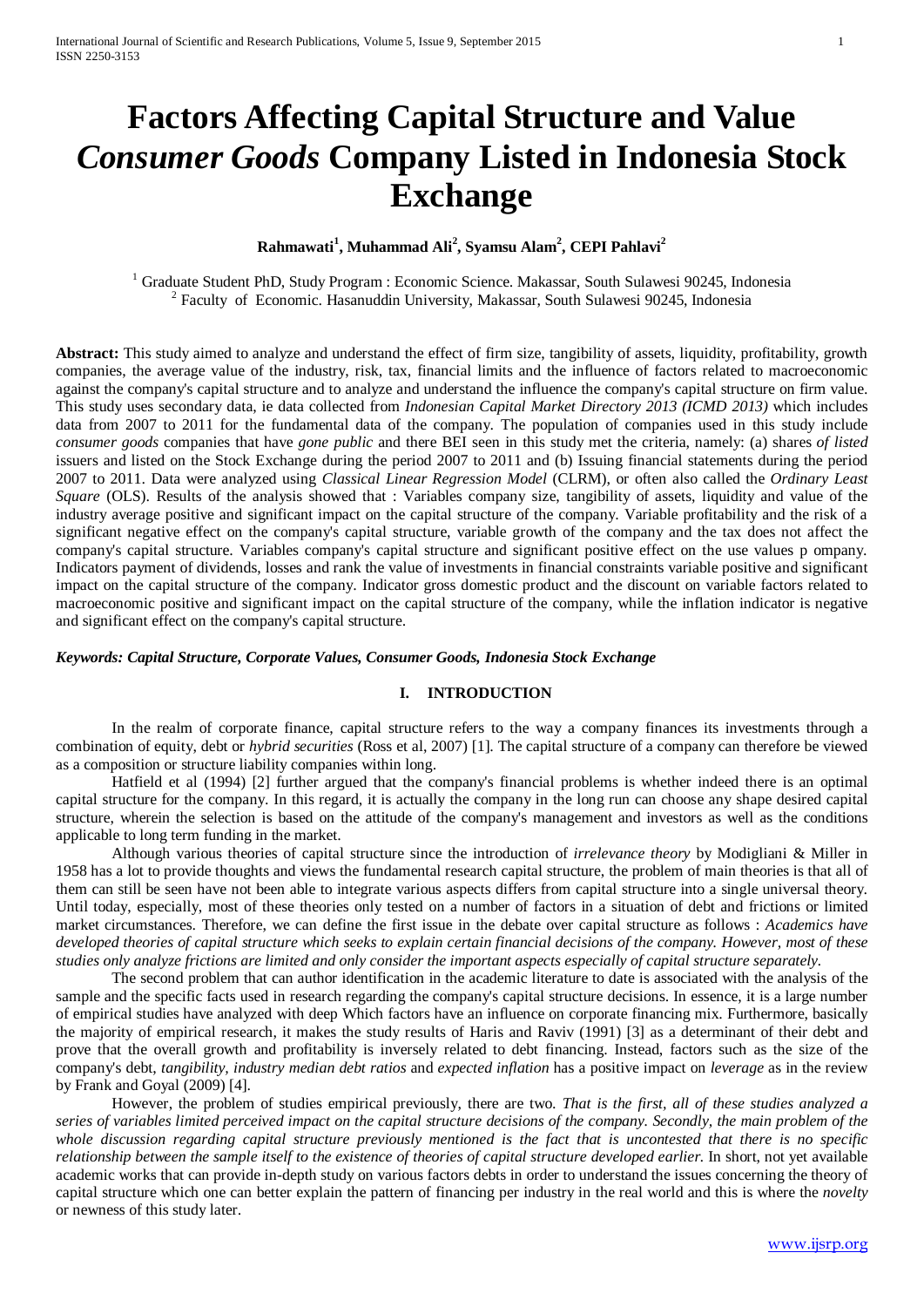Descriptive data relevant to factors that debt becomes the determinant of the company's capital structure following the various industry sectors shows the presence of gap practical factors such debt, especially in terms of asset structure (2007-2008), profitability (2007-2008, 2008- 2009), the size of the company (2007-2008) on the capital structure as measured through DER.

| <b>Factors Debt</b>                  | 2007  | 2008  | 2009  |
|--------------------------------------|-------|-------|-------|
| Sales Growth                         | 0.43  | 0.03  | 0.18  |
| Asset structure (measured by assets) | 0.50  | 0.46  | 0.53  |
| Profitability                        | 5.63  | 5.86  | 5.55  |
| Company Size                         | 13.73 | 13.81 | 13.92 |
| Capital Structure                    | 2007  | 2008  | 2009  |
| Debt-Equity Ratio (DER)              | 4.06  | 1.88  | 1.99  |

**Table 1. Factors Affecting Debt Its Capital Structure Consumer Goods Company on the Stock Exchange (2007-2009)**

Source: Indonesia Stock Exchang[e \(http://www.jsx.co.id,](https://translate.google.com/translate?hl=id&prev=_t&sl=id&tl=en&u=http://www.jsx.co.id) 2013)

Related to the above, the authors are interested in analyzing the capital structure issues in the context *of consumer goods* companies. Rationality authors chose this research object because *the consumer goods* company is one of the industries in Indonesia are currently still able to grow from year to year. *Consumer goods* companies that *go public* in Indonesia is growing rapidly, the company sold 30% of their total shares outstanding (held by the public) and a 70% stake still held by the founders (Hanafi, 2005) [5].

Furthermore, the main issue of the discussion about the capital structure until now is because no one has tried to combine the ideas and findings differ in the 55 years since the phenomenal results of Modigliani and Miller in 1958 into one study. In order to fill the gap, the authors are keen to identify theories of capital structure that plays a role in explaining the factors that influence the decision of debt capital structure and leverage a company that includes the type of *consumer goods* in Makassar Industrial Area.

If connected with the analysis of Modigliani and Miller who has given birth to two groups of flow of extensive research in the field of corporate finance, namely: (1) related to the effect of *leverage* on the company's risk and cost of capital in the short term, and (2) related to the company's capital structure optimal (which is a mix of debt and equity) in the long term, it can be said that this research is expected to contribute to the second stream of research that are more strategic.

#### **II. RESEARCH METHODS**

This research study shaped survei that is explanatory. This study uses data *pooling.* Data were collected by survey data used in this research is secondary data, ie data collected from *Indonesian Capital Market Directory 2013 (ICMD 2013)* which includes data from 2007 to 2011 for the fundamental data of the company. In certain cases, where the desired data is not found in 2013. The population ICMD company used in this study include *consumer goods* companies that have *gone public* and contained in the Stock Exchange are: (1) PT Indofood Sukses Makmur, Tbk ; (2) PT Fastfood Indonesia Tbk; (3) PT Unilever Indonesia Tbk., (4) PT Ultra Jaya Milk Industry Tbk; (5) PT Sekar Laut, Tbk; (6) PT Gudang Garam Tbk ; (7) PT HM Sampoerna Tbk; and (8) of PT Kimia Farma Tbk, which is viewed meet the criteria of this research are: (a) shares *of listed* issuers and listed on the Stock Exchange during the period 2007 to 2011 and included in sector and manufacturing in the observation period 2007 to 2011; and (b) Issuing financial statements during the period 2007 to 2011 and published in the ICMD. To test this hypothesis series, we use the *Classical Linear Regression Model* (CLRM), or often also called the *Ordinary Least Square* (OLS).

## **III. RESULTS**

## **Direct Impact Company size**  $(X_1)$  **of the Capital Structure**  $(Y_1)$

The effect of variable coefficients company size  $(X_1)$  the capital structure  $(Y_1)$  at 0, 018 with t value of 112.897 with a standard error (SE) worth 0.000 at a significance level of 0.000. Coefficient It shows that the variable company size  $(X_1)$  positive effect on capital structure  $(Y_1)$ . It means Increased the size of the company that p  $(X_1)$ , will be followed by an increase in capital structure  $(Y_1)$  assuming other factors that affect the size of capital structure  $(Y_1)$  is considered constant. Statistical value t effect of firm size  $(X_1)$  the capital structure  $(Y_1)$  amounted to 112.897 with a significance of 0.000 or below 0.05. This means that the size of the company  $(X-1)$  positive and significant impact on the capital structure  $(Y_1)$ .

## **Influence Direct Tangibility Company Assets**  $(X_2)$  **of the Capital Structure**  $(Y_1)$

Coefficient effect of variable tangibility of assets of the company  $(X_2)$  the capital structure  $(Y_1)$  at 0.025 with t value of 5.297 with a standard error (SE) worth 0.005 at a significance level of 0.000. Coefficient It shows that the variable tangibility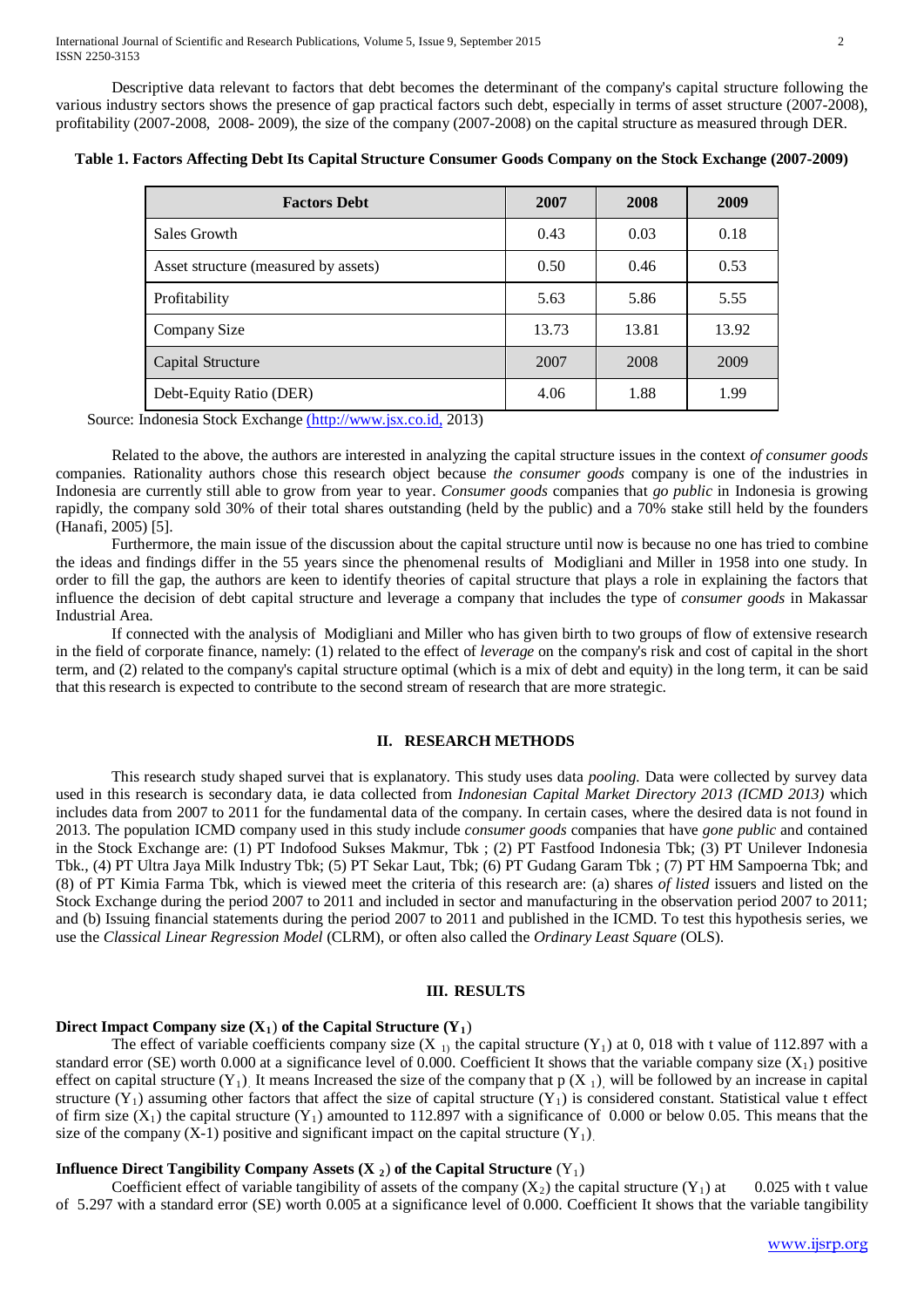of assets of the company  $(X_2)$  positive effect on capital structure  $(Y_1)$ . It means Strengthening p tangibility that the company's assets  $(X_2)$ , will be followed by an increase in capital structure  $(Y_1)$  assuming other factors that affect the size of capital structure  $(Y_1)$  is considered constant. Statistical value t influence the company's assets tangibility  $(X_2)$  the capital structure  $(Y_1)$  amounted to 5.297 with a significance of 0.000 or below 0.05. This means the tangibility of assets of the company  $(X_2)$  positive and significant impact on the capital structure  $(Y_1)$ .

## **Influence Liquidity Direct Company (X 3**) **of the Capital Structure (Y 1**)

Coefficient effect of variable the company's liquidity  $(X_3)$  the capital structure  $(Y_1)$  at 0.710 with t value of 25.371 with a standard error (SE) worth 0.028 at a significance level of 0.000. Coefficient It shows that the variable the company's liquidity  $(X_3)$  positive effect on capital structure  $(Y_1)$ . It means Increased liquidity of the company that p  $(X_3)$ , will be followed by an increase in capital structure  $(Y_1)$  assuming other factors that affect the size of capital structure  $(Y_1)$  is considered constant. Statistical value t influence the company's liquidity  $(X_3)$  the capital structure  $(Y_1)$  amounted to 25.371 with a significance of 0.000 or below 0.05. This means that the company's liquidity  $(X_3)$  positive and significant impact on the capital structure  $(Y_1)$ .

#### **Influence Direct profitability of the Company (X 4) of the Capital Structure (Y 1)**

The effect of variable coefficients the profitability of the company  $(X_4)$  on the capital structure  $(Y_1)$  at 0.016 with t value of 20.166 with a standard error (SE) worth 0.001 at a significance level of 0.000. Coefficient It shows that the variable the profitability of the company  $(X_4)$  positive effect on capital structure  $(Y_1)$ . It means Increased profitability of the company that p  $(X_4)$ , will be followed by an increase in capital structure  $(Y_1)$  assuming other factors that affect the size of capital structure  $(Y_1)$  is considered constant. Statistical value t influence the profitability of the company  $(X_4)$  on the capital structure  $(Y_1)$ amounted to 20.166 with a significance of 0.000 or below 0.05. This means that the profitability of the company  $(X_4)$  positive and significant impact on the capital structure  $(Y_1)$ .

# **Influence Direct Company Growth (X**  $_5$ **) of the Capital Structure (Y<sub>1</sub>)**

Coefficient effect of variable the growth of the company  $(X_5)$  the capital structure  $(Y_1)$  at 0.001 with t value of 0.180 with a standard error (SE) worth 0.005 at significance level 0.857. Coefficient It shows that the variable the growth of the company  $(X_5)$  positive effect on capital structure  $(Y_1)$ . It means that p Increased number growing proportion of the company  $(X_5)$ will be followed by an increase in capital structure  $(Y_1)$  assuming other factors that affect the size of capital structure  $(Y_1)$  is considered constant. Statistical value t influence the growth of the company  $(X_5)$  the capital structure  $(Y_1)$  amounted to 0.180 with a significance of 0.857 or above 0.05. This means that the growth of the company  $(X_5)$  no significant effect on the capital structure  $(Y_1)$ 

#### **Influence Direct Industrial Average value (** $X_6$ **) of the Capital Structure (** $Y_1$ **)**

Coefficient effect of variable industrial average value  $(X_6)$  the capital structure  $(Y_1)$  at 0.026 with t value of 5.755 with a standard error (SE) worth 0.004 at a significance level of 0.000. Coefficient It shows that the variable industrial average value  $(X_6)$  positive effect on capital structure  $(Y_1)$ . It means that p Strengthening industrial average value  $(X_6)$ , will be followed by an increase in capital structure  $(Y_1)$  assuming other factors that affect the size of capital structure  $(Y_1)$  is considered constant. Statistical value t influence the industry average value  $(X_6)$  the capital structure  $(Y_1)$  at 4 with a significance of 0.004 or below 0.05. This means that the average value of the industry  $(X_6)$  positive and significant impact on the capital structure  $(Y_1)$ .

## **Influence Direct Risk (X**  $_7$ **) of the Capital Structure (Y**  $_{1}$ **)**

The effect of variable coefficients risk  $(X_7)$  the capital structure  $(Y_1)$  by - 0, 001 with t value of -2.385 with a standard error (SE) worth 0.000 at a significance level of 0.0 17. Coefficient It shows that the variable risk  $(X_7)$  negatively affect capital structure  $(Y_1)$ . It means Increased risk that p  $(X_7)$ , will be followed by a deterioration in the capital structure  $(Y_1)$  assuming other factors that affect the size of capital structure  $(Y_1)$  is considered constant. Statistical value t influence the risk  $(X_7)$  the capital structure  $(Y_1)$  of -2.385 with a significance 0.017 or below 0.05. This means that risk  $(X_7)$  positive and significant impact on the capital structure  $(Y_1)$ .

#### **Influence Direct Taxes (** $X_8$ **) of the Capital Structure (** $Y_1$ **)**

Coefficient effect of variable tax  $(X_8)$  the capital structure  $(Y_1)$  at 0.003 with t value of 0.833 with a standard error (SE) worth 0.003 at significance level 0.405. Coefficient It shows that the variable tax  $(X_8)$  positive effect on capital structure  $(Y_1)$ . It means Strengthening tax that p  $(X_8)$ , will be followed by an increase in capital structure  $(Y_1)$  assuming other factors that affect the size of capital structure  $(Y_1)$  is considered constant. T statistical value tax effect  $(X_8)$  the capital structure  $(Y_1)$  amounted to 0.833 with the significance of 0.405 or above 0.05. This means tax  $(X_8)$  no significant effect on the capital structure  $(Y_1)$ .

## **EFFECT LIMITATION DIRECT FINANCIAL (X 9) ON CAPITAL STRUCTURE (Y1**)

#### **Influence Direct Dividend Payment Indicator (X**  $_{91}$ **) of the Capital Structure (Y<sub>1</sub>)**

Coefficient indicator influence the payment of dividends  $(X_{91})$  on the capital structure  $(Y_1)$  at 0.416 with t value of 15.438 with a standard error (SE) worth 0.027 at a significance level of 0.000. Coefficient The indicator shows that the payment of dividends (X  $_{91}$ ) positive effect on capital structure (Y<sub>1</sub>). This indicates that companies that pay dividends tend to have a greater amount of compared leverage not companies that pay dividends. Value t statistical indicator dividend payment  $(X_{91})$  the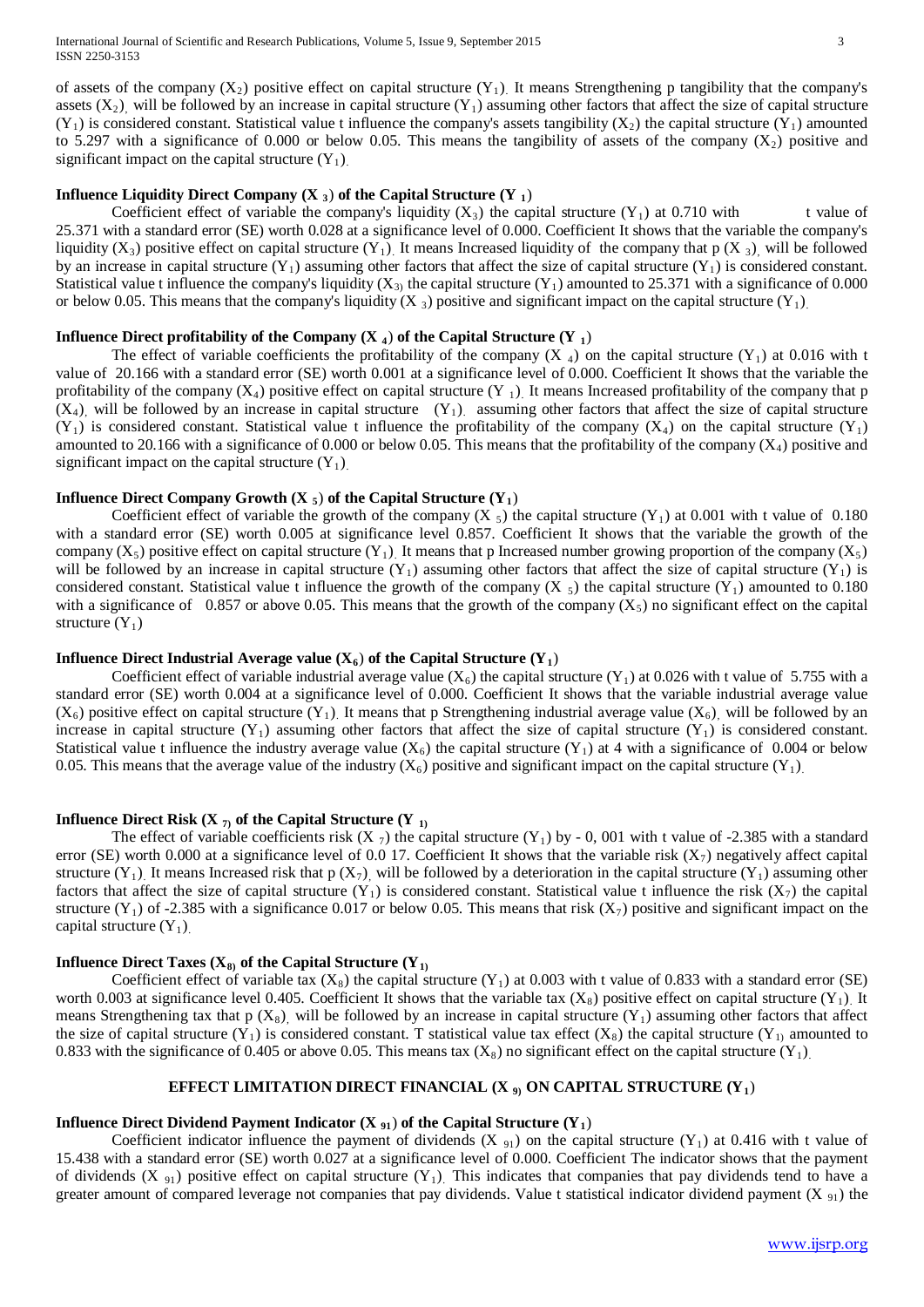capital structure  $(Y_1)$  amounted to 15.438 with a significance of 0.000 or below 0.05. This means the dividend payment indicator  $(X_{91})$  positive and significant impact on the capital structure  $(Y_1)$ .

# **Influence Direct Losses indicator (X**  $_{92}$ **) of the Capital Structure (Y<sub>1</sub>)**

The coefficient of influence loss indicator  $(X_{92})$  the capital structure  $(Y_1)$  at 0.378 with t value of 14.172 with a standard error (SE) worth 0.027 at a significance level of 0.000. Coefficient The indicator shows that the losses ( $X_{92}$ ) positive effect on capital structure  $(Y_1)$ . This indicates that companies experiencing losses tend to have more leverage than companies that are less losses. Value losses indicator t statistic  $(X_{92})$  the capital structure  $(Y_1)$  amounted to 14.172 with a significance of 0.000 or below 0.05. This means a loss indicator  $(X_{92})$  positive and significant impact on the capital structure  $(Y_1)$ 

## **Influence Direct Indicator Rating Value Investing (X**  $_{93}$ **) of the Capital Structure (Y<sub>1</sub>)**

Coefficient ranking indicators influence the value of investments (X  $_{93}$ ) on the capital structure (Y<sub>1</sub>) at 0.124 with t value of 5.710 with a standard error (SE) worth 0.022 at a significance level of 0.000. Coefficient The indicator shows that the rank indicator of investment value  $(X_{93})$  positive effect on capital structure  $(Y_1)$ . This indicates that the Company's investment value associated with a rating greater leverage than companies that do not have a rating value of an investment. Statistical value t rank indicator of investment value ( $X_{93}$ ) the capital structure (Y<sub>1</sub>) amounted to 5.710 with a significance of 0.000 or below 0.05. This means rank indicator of investment value ( $X_{93}$ ) positive and significant impact on the capital structure (Y<sub>1</sub>).

#### **EFFECT VARIABLE DIRECT EFFECT MACROECONOMY (X 10**) **ON CAPITAL STRUCTURE (Y1**)

#### **Influence Direct Inflation Indicators (** $X_{101}$ **) of the Capital Structure (** $Y_1$ **)**

Coefficient influence inflation indicator  $(X_{101})$  the capital structure  $(Y_1)$  by -0.009 with t value of -3.819 with a standard error (SE) worth 0.002 at a significance level of 0.000. Coefficient It shows that the indicators of inflation ( $X_{101}$ ) negatively affect capital structure  $(Y_1)$ . It means that inflation is negatively connected with the amount of leverage of the company. Value inflation indicator t statistic  $(X_{101})$  the capital structure  $(Y_1)$  reduction of the -3.819 With a significance of 0.000 or below 0.05. This means that the indicators of inflation  $(X_{101})$  a significant negative effect on the capital structure  $(Y_1)$ .

#### **Influence Direct indicator of Gross Domestic Product (** $X_{102}$ **) of the Capital Structure (** $Y_1$ **)**

The coefficient of influence indicators of gross domestic product  $(X_{102})$  on the capital structure  $(Y_1)$  at 0.105 with t value of 1.992 with a standard error (SE) worth 0.053 at a significance level of 0.046. Coefficient The indicators show that the gross domestic product (X  $_{102}$ ) positive effect on capital structure (Y<sub>1</sub>). It means that GDP growth is positively linked with the amount of leverage of the company. Statistical value t indicator of gross domestic product  $(X_{102})$  the capital structure  $(Y_1)$  amounted to 1.992 with significance 0.046 or below 0.05. This means that the indicator of gross domestic product  $(X_{102})$  positive and significant impact on the capital structure  $(Y_1)$ .

#### **Influence Direct Discount Indicators (X**  $_{103}$ **) of the Capital Structure (Y <sub>1</sub>)**

The coefficient of influence of the discount indicator (X  $_{103}$ ) on the capital structure (Y<sub>1</sub>) at 0.020 with t value of 5.735 with a standard error (SE) worth 0.003 at a significance level of 0.000. Coefficient The indicator shows that the discount rate indicator  $(X_{103})$  positive effect on capital structure  $(Y_1)$  It means that the discount rate is positively linked to the level of leverage of the company. The value of the discount indicator t statistic  $(X_{103)}$  the capital structure  $(Y_1)$  amounted to 5.735 with a significance of 0.000 or below 0.05. This means that the discount indicator  $(X_{103})$  positive and significant impact on the capital structure  $(Y_1)$ .

#### **Influence Direct Capital Structure (Y<sub>1</sub>) of the Corporate Value (Y<sub>2</sub>)**

Coefficient effect of variable capital structure  $(Y_1)$  to firm value  $(Y_2)$  amounted to 0.830 with a t value of 5.131 with a standard error (SE) worth 0.162 at a significance level of 0.0 00. The coefficient indicates that the variable capital structure  $(Y_1)$ positive effect on the company's value  $(Y_2)$ . This means that an increase in the proportion of capital structure  $(Y_1)$ , will be followed by an increase in the enterprise value  $(Y_2)$  assuming other factors that affect the size of the company's value  $(Y_2)$  is considered constant. Statistical value t influence capital structure  $(Y_1)$  to firm value  $(Y_2)$  amounted to 5.131 with significance of 0.000 or below 0.05. This means that the capital structure  $(Y_1)$  and significant positive effect on firm value  $(Y_2)$ .

# **IV. DISCUSSION**

#### **Influence of Company Size against Capital Structure**

Testing the Effect of variable size companies on capital structure variables showed a positive and significant impact. The results support the view of *Trade-Off* Theory, that firm size is positively linked to the amount of *leverage* used by the enterprise. Meaning it can be argued that the larger a company, the lower they will face the risk of bankruptcy. The company is in accordance with the previous description that the phenomenon experienced in financial terms is known as *"too big to fail"* (TBTF) and therefore should maximize the benefits that can be gained from the tax savings involved in *gearing* besar. A results of this study supports studies conducted by Beck et al (2008) [6] later showed that company size has a significant role in the company's capital structure decisions. This was stated by Beck et al (2008) [6] after using the database of the results of a survey of the characteristics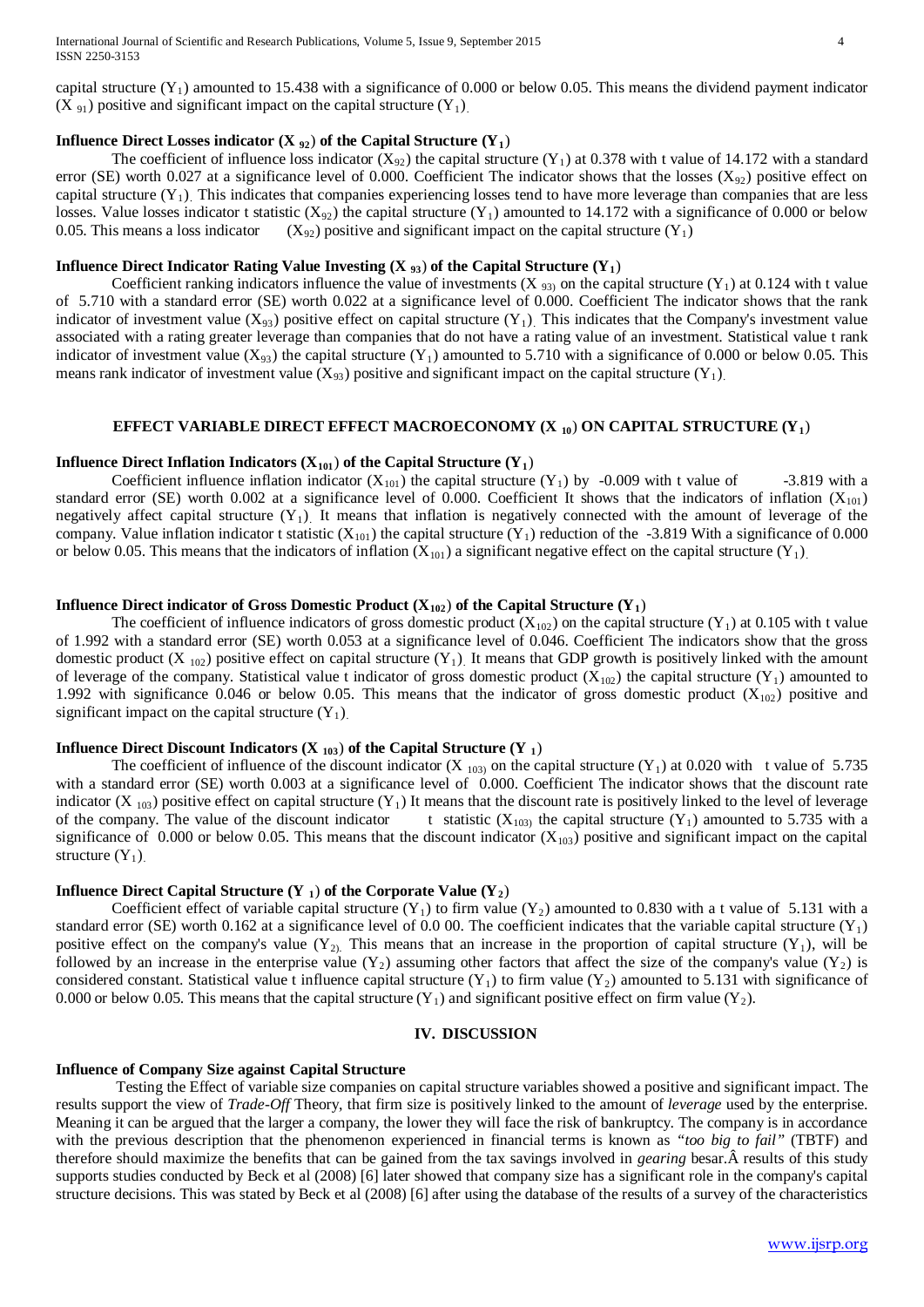of the company in 48 countries, in which the author proves that small companies use less external financing, other than the fact that small companies engaged in debt financing smaller.

## **Tangibility influence of Company Assets against Capital Structure**

Testing the Effect of the company's assets tangibility variable to variable capital structure showed a positive and significant impact. The results support the view of *Trade-Off* Theory, *tangible* assets that serve as collateral for debt financing that will reduce the *cost of financial distress* and enhances the capacity of the company's debt. Therefore, these three indicators of the company's assets, namely tangibility variable property, plant and equipment, inventories, and *accounts receivable* were used in this research direction is positif. The results of this study support the claim Jensen and Meckling (1976) [7] that the *agency Cost* of debt occurs when the company turned to more risky investments as *leverage* defined, other than after a shift of wealth from the *debtholder* to *equityholder.*

## **Effect of Liquidity The Company against Capital Structure**

Testing the Effect of the company's liquidity variable to variable capital structure showed a positive and significant impact. Results of this study support from the Theory of *Trade-Off* that the positive relationship between the first indicator of variable Company Liquidity (Cash Flow / Total Assets) with *leverage.* In other words, the more the amount of cash the company will lower the cost of a potential bankruptcy occurs, which in turn will allow the company to use more *leverage.* The results support the research of (Shleifer and Vishny, 1992; Sibikov, 2009) [8,9] which states that the existence of a positive relationship between current assets and *leverage.*

## **Influence of Corporate Profitability against Capital Structure**

Testing the Effect of the company's profitability variable to variable capital structure showed a positive and significant impact. The results support the view of *Trade-Off* Theory states that higher profitability will lead to an increase in leverage. A positive relationship is due to the fact that the company is able to generate profits (higher profitability) will be burdened by *the cost of financial distress* is lower, which also eventually make lower debt financing costs.

## **Effect of Company Growth against Capital Structure**

Testing pengaruh variable to variable growth of the company's capital structure showed no significant effect. The results of this study do not support the theory of *Trade-Off,* growth of assets and net income is positively linked with an increased leverage of the company. This is because the growth of the company, according to this theory will cause more and more companies large and hence lowers their chances of default, which in turn also lead to costs incurred when choosing financing through debt is also reduced. Results from this study are consistent with results obtained Kim & Berger (2008) [10], that there is no significant relationship between the variables of growth companies to variable capital structure.

## **Influence Industrial Average Value against Capital Structure**

Testing the Effect of variable average value of the industry to the capital structure variables showed a positive and significant impact. The results support the essence of the *Trade-Off* Theory which gives postulate that the company follows a specific capital structure targets (in this case the value of the average of industry leverage). Thus, according to this theory, there is a positive relationship between the first indicator of variable Value Industrial Average (Average Value of *Leverage* Industry) with the *leverage* of the company it self. Research supports research of Frank and Goyal (200 9) [4], has shown that managers use the average value of the industry as a *benchmark* in order to *leverage* their company can adapt according to the industries in which the company they are.

## **Influence of Risk against Capital Structure**

Testing the influence of risk variables to variable capital structure showed a negative and significant impact. The results support the theory *Pecking-Order* stating that the company is deemed to be accumulating large cash holdings at the time of dealing with the level of earnings volatility. The Company therefore generally have the availability of internal funds were greater when exposed to the volatility of income suffered in order to avoid a situation that is not optimal investiasi *(underinvestment)* in the future. Therefore, according to this theory, there is also a negative relationship between risk and *leverage.* Empirical research of Fan et al (2008) [11] and Frank and Goyal (2009) [4] stated with reference to the theory of *a trade-off* static, that the decision between debt or equity should be based on the characteristics of companies that can be observed as a business risk as well as also the structure of assets, other than due to the fact that bank financing is generally depending on whether the loan can be secured by assets that are *tangible* (Storey, 1994; Berger and Udell, 1998) [12,13].

## **Effect of Tax against Capital Structure**

Testing the Effect of variable tax on capital structure variables showed no significant effect although the resulting direction is positive. This research results contrary to the *Pecking-Order* Theory. Which according to this theory, high corporate tax rates will reduce internal funds and thereby encouraging companies to take advantage of tax savings obtained as a result of using debt financing. This led to the theory of similar direction with the theory predictions previous *Trade-Off,* ie there is a positive relationship between the level of tax *leverage.* This result is contrary to the results of research Elliot et al (2008) [14], Delcoure (2007) [15] and Bradley et al (1984) [16]. Where the results indicate a positive relationship.

## **LIMITATION OF FINANCIAL RELATIONS STRUCTURE OF CAPITAL**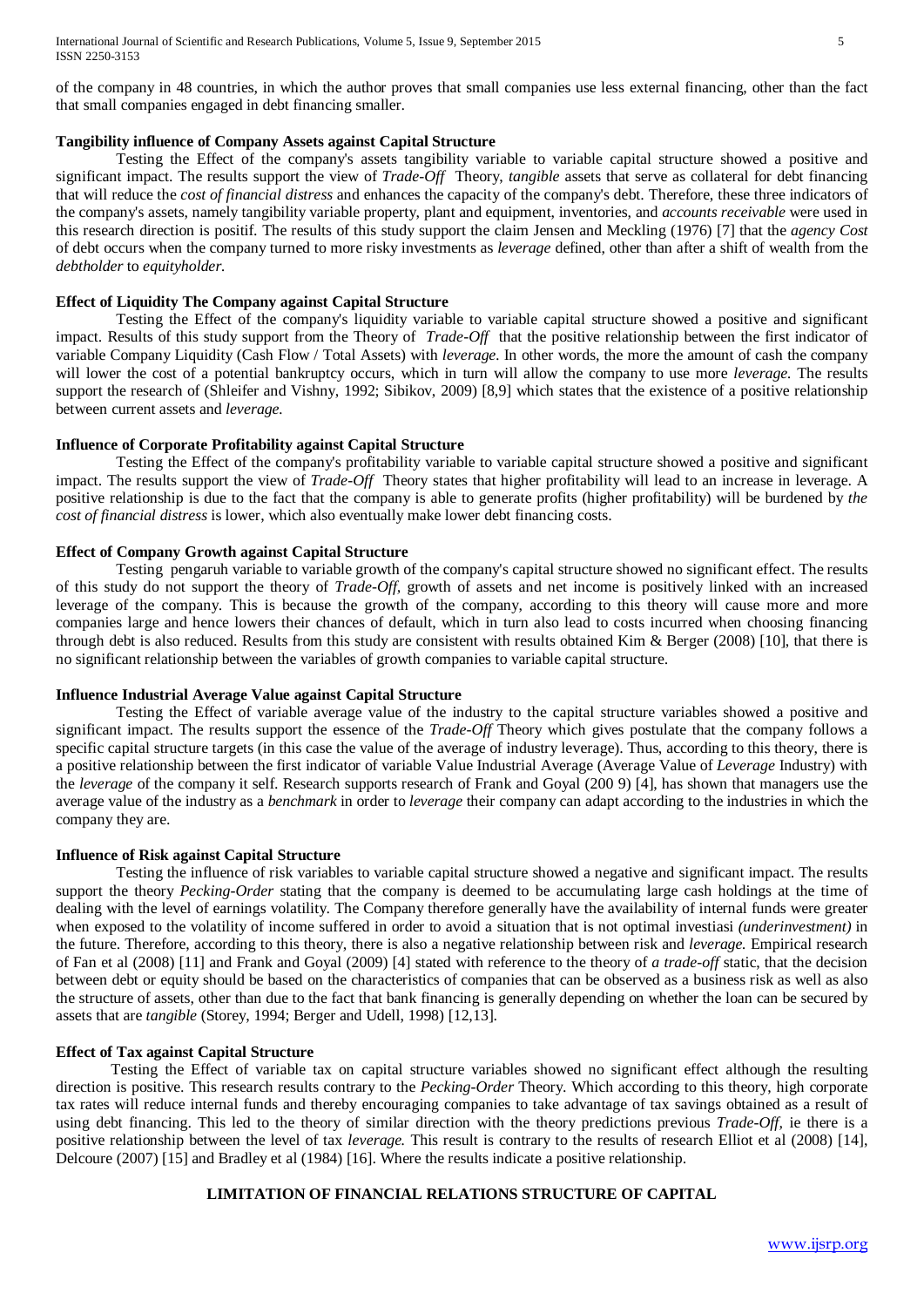## **Relationship Indicators Dividend Payment to Variable Capital Structure**

Testing relation to the dividend payout indicator of capital structure variables showed a positive and significant correlation. The results support the *pecking-order* theory, it is said to be a dividend increase the amount of debt financing that will be done by the company. This is because the relationship with the amount of dividend income produced by the company, in which the dividend thus becomes one of the causes of deficit financing. In other words, payment of dividends reduces the amount of internal capital and hence leading to increased internal financing. Therefore, according to the theory of pecking oder, positive relationship between dividend and *leverage* was the one expected to occur.

## **Relationship Losses indicator to Variable Capital Structure**

Testing indicator relationship losses against capital structure variables showed a positive and significant correlation. The results of this study do not support the theory of *a trade-off,* it is known that in case the company suffered losses, then it will produce a negative relationship to *leverage,* This raises the cost of *financial distress* are higher and make the company does not need to protect its profits from taxes. The combination of the cost of higher *financial distress* and lack of benefits that can be gained from the tax savings *(tax shield)* ultimately leads to the use of leverage is lower.

#### **Relationship Indicator Rating Value Infestation to Variable Capital Structure**

Testing rank indicator relationship infestations value to variable capital structure showed a positive and significant correlation. The results support the theory of *a trade-off,* then rank the value of the investment is linked to a lower bankruptcy costs and therefore make debt financing more attractive than equities. Therefore, this will lead to a positive relationship between *leverage* the investment value rankings. Based on this review, we can state that companies rated investment value associated have greater *leverage* than companies that do not have a rating value of an investment.

## **VARIABLE EFFECT OF MACRO ECONOMIC RELATIONS STRUCTURE OF CAPITAL**

#### **Inflation Indicators relations to Variable Capital Structure**

Testing relation to the inflation indicator of capital structure variables showed a significant negative correlation. The results of this study do not support the *Trade-Off* Theory predicts that the positive effect of inflation on *leverage* decisions taken by the company. This is because according to this theory, tax considerations make financing through debt becomes a more attractive option at the time of inflation.

## **Relationship Indicators Gross Domestic Product to Variable Capital Structure**

Testing relation to the gross domestic product indicator of capital structure variables showed a positive and significant correlation. The results support the *Trade-Off* Theory predicts a positive impact on the GDP of *leverage* decisions taken by the company. This is because according to this theory, GDP being associated with the acquisition of a greater company profits and hence the theory predicts that a greater return would make debt financing more attractive through benefits resulting from greater tax savings as well.

#### **Indicators relations Discount to Variable Capital Structure**

Testing relationships discounted indicator variable capital structure showed a positive and significant correlation. The results support the view *Agency theory* which predicts the existence of a positive relationship between the discount with *leverage. Free Cash Flow the*ory and *Over-Investment Theory* gave similar predictions direction is a positive relationship between the discount rate to *leverage.* If the *interest* level has increased, the equity and debt the company will fall in value. In essence, the impact of an increased level of interest would be greater than the debt to equity ratio.

## **Effect of Capital Structure on Corporate Value**

Testing effect variable capital structure to the variable value of the company showed a positive and significant impact. This study supports *Leverage Signalling Theory* that there is a positive relationship between *leverage* the value of a company and their indicators are. In other words, companies whose capital structure or use greater leverage will have a higher value and higher value is seen as providing a positive signal to the external investor. The results support the findings from the Brigham and Houston (2009) mean that the financial structure *(financial leverage)* is a way of company assets financed. It is entirely the right side of the balance sheet, while the capital structure *(capital structure)* is a permanent expenditure financing company, which is mainly in the form of long-term debt, preferred stock / priority and ordinary share capital, but not all incoming short-term credit. So the capital structure of a company is only part of the financial structure

#### **V. CONCLUSION**

- 1. Variable company size, tangibility of assets, liquidity, profitability and value of the industry average positive and significant impact on the capital structure of the company, otherwise variable risk significant negative effect on the company's capital structure.
- 2. Variables the growth of the company and the tax does not affect the company's capital structure.